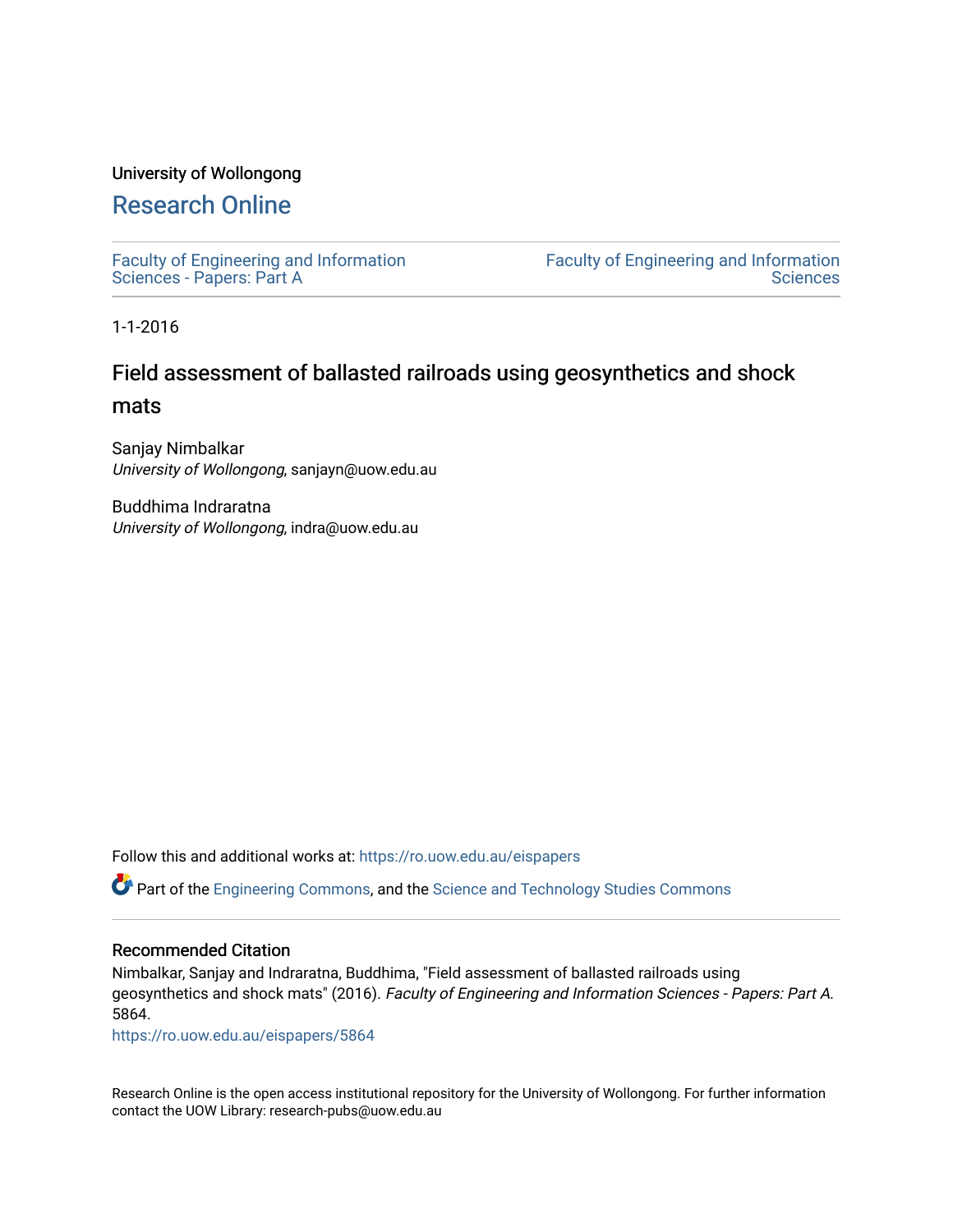## Field assessment of ballasted railroads using geosynthetics and shock mats

#### **Abstract**

The ballasted railroads form an integral part of the modern transportation infrastructure in Australia. However, they are subjected to large stresses especially on mixed traffic lines, where heavy freight trains are operated. Under such adverse operational conditions, ballast progressively degrades contributing to overall track deformations and frequent maintenance. Maintaining geometry of ballast embankments is necessary to improve safety and efficiency of railway operations. The use of artificial inclusions (geosynthetics and shock mats) as well as recycled (discarded) ballast in track can be economically viable options. In order to gain more insight, the CGRE has conducted extensive field trials on two rail lines in Bulli and Singleton in New South Wales supported by Sydney Trains and Australian Rail Track Corporation, respectively. In these studies, different types of geosynthetics (geogrid, geotextile and geocomposite) and shock mats were installed beneath the ballast layer constructed on varying subgrade conditions. Relative advantages of different geogrids were studied. Traffic induced stresses, ballast breakage, transient and permanent deformations were routinely monitored using precise instrumentation schemes. This paper discusses the details of track construction, instrumentation, monitoring processes and results of these field studies.

#### Keywords

shock, mats, railroads, ballasted, geosynthetics, assessment, field

#### **Disciplines**

Engineering | Science and Technology Studies

#### Publication Details

Nimbalkar, S. & Indraratna, B. (2016). Field assessment of ballasted railroads using geosynthetics and shock mats. Procedia Engineering, 143 1485-1494.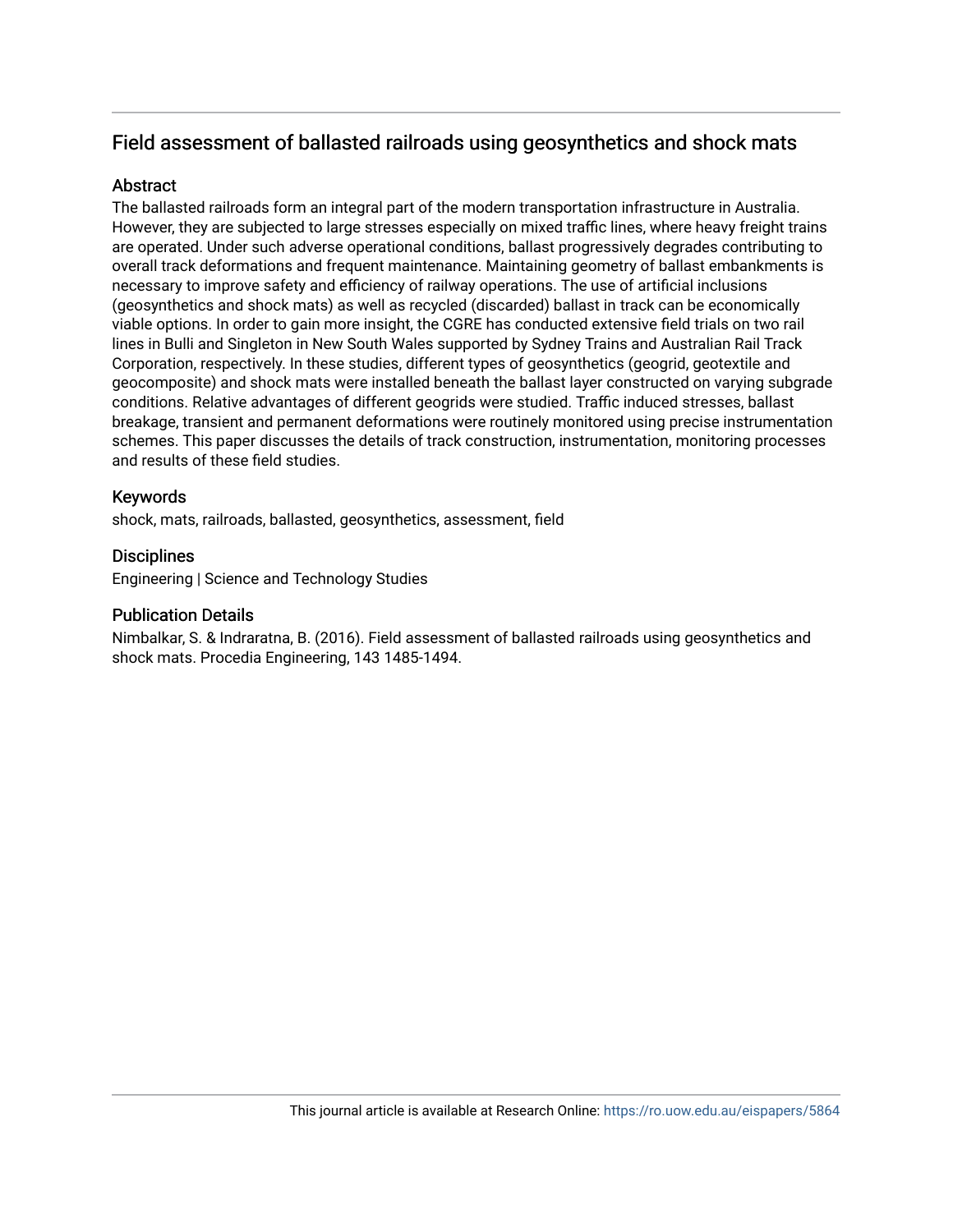

## Procedia Engineering

Volume 143, 2016, Pages 1485–1494



Advances in Transportation Geotechnics 3 . The 3rd International Conference on Transportation Geotechnics (ICTG 2016)

# Field Assessment of Ballasted Railroads using Geosynthetics and Shock Mats

Sanjay Nimbalkar<sup>1\*</sup>and Buddhima Indraratna<sup>2</sup>

*1 Research Fellow, Centre for Geomechanics and Railway Engineering, University of Wollongong, Wollongong City, NSW 2522, Australia. 2 Professor of Civil Engineering and Research Director, Centre for Geomechanics and Railway Engineering, University of Wollongong, Australia.* 

The ballasted railroads form an integral part of the modern transportation infrastructure in Australia. However, they are subjected to large stresses especially on mixed traffic lines, where heavy freight trains are operated. Under such adverse operational conditions, ballast progressively degrades contributing to overall track deformations and frequent maintenance. Maintaining geometry of ballast embankments is necessary to improve safety and efficiency of railway operations. The use of artificial inclusions (geosynthetics and shock mats) as well as recycled (discarded) ballast in track can be economically viable options. In order to gain more insight, the CGRE has conducted extensive field trials on two rail lines in Bulli and Singleton in New South Wales supported by Sydney Trains and Australian Rail Track Corporation, respectively. In these studies, different types of geosynthetics (geogrid, geotextile and geocomposite) and shock mats were installed beneath the ballast layer constructed on varying subgrade conditions. Relative advantages of different geogrids were studied. Traffic induced stresses, ballast breakage, transient and permanent deformations were routinely monitored using precise instrumentation schemes. This paper discusses the details of track construction, instrumentation, monitoring processes and results of these field studies.

*Keywords:* ballast, field monitoring, deformation, geosynthetics, shock mats

## 1 Introduction

Ballasted railroads offer one of the largest and reliable fright transportation systems in the world. In order to keep pace with population and economic growth, it has become crucial to increase the axle load and speed of trains, improve its efficiency with concomitant gains in national productivity. The structure of railroad is divided into two categories viz. superstructure and substructure. The

 $\overline{a}$ \* Corresponding author. Tel.: +61-2-4221-3385; fax: +61-2-4221-3238.

E-mail address: sanjayn@uow.edu.au

Selection and peer-review under responsibility of the Scientific Programme Committee of ICTG 2016 -c The Authors. Published by Elsevier B.V. 1485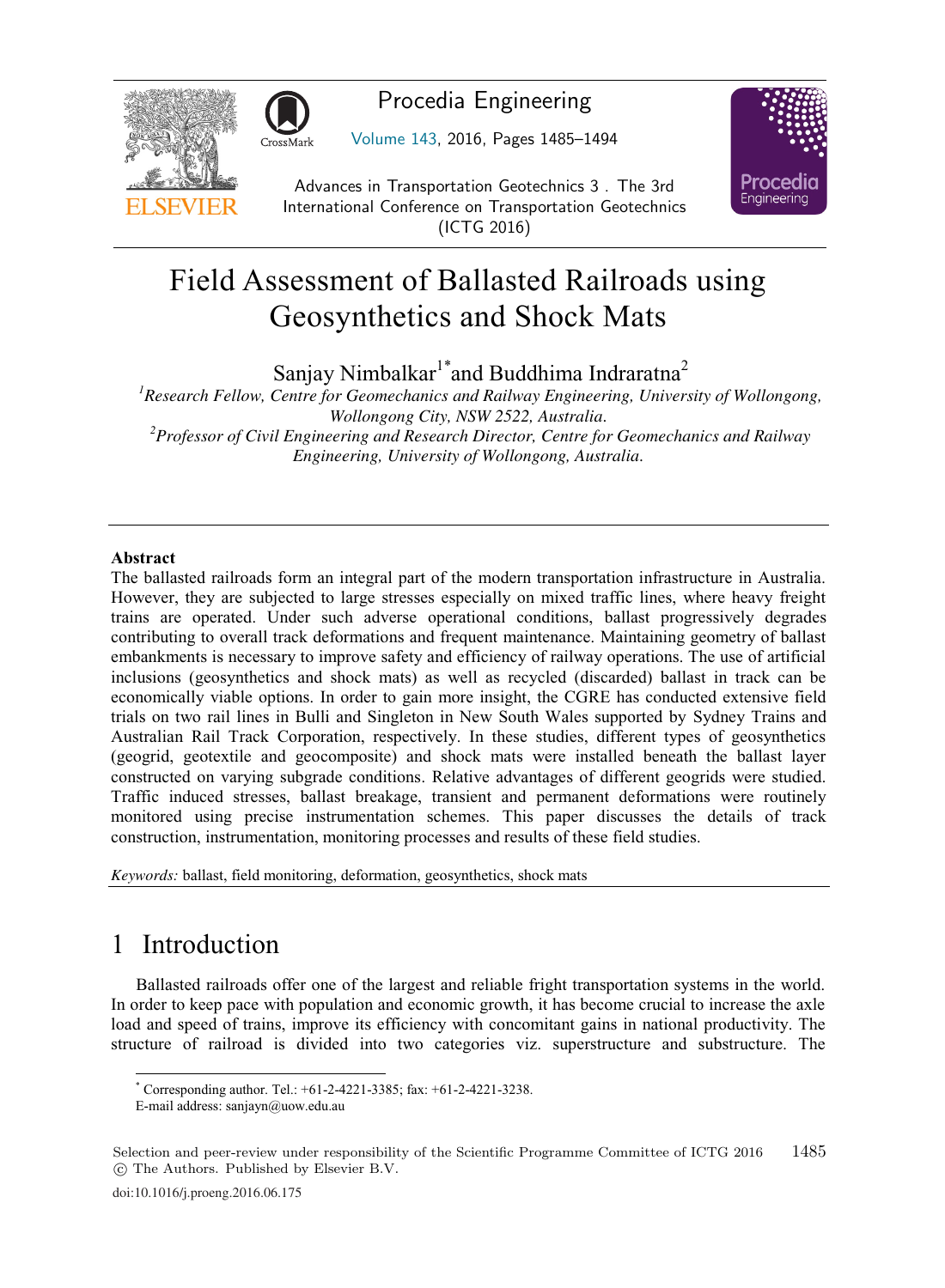substructure consists of the ballast, subballast and subgrade while the superstructure consists of the rail, fastening systems and sleepers or ties (Selig and Waters, 1994). Although components of superstructure are mainly elastic and undergo very minimal deformations, the granular substructure layers such as ballast and subballast often exhibit large deformations under the application of high cyclic stresses exerted by increasingly heavier and faster trains (Sun et al., 2014). These problems aggregate for tracks laid on stiff track foundation such as hard rock terrain or concrete bridge deck where large dynamic loads are encountered (Jenkins et al., 1974, Nimbalkar et al., 2012). This in turn, leads to rapid fragmentation of ballast aggregates affecting vertical as well as lateral stability of track.

In addition, the ballast layer becomes fouled due to infiltration of subgrade clay fines (Indraratna et al., 2013a) and migration of coal spillage from wagons (Indraratna et al., 2014a). While the ballast breakage is the most important source of fouling (about 76% of total fouling, see Selig and Waters, 1994), other important sources include infiltration from coal and clay. Using two-dimensional reinforcements [i.e. geogrid, geotextile, geocomposite (combination of geogrid and geotextile)] helps to reduce the track settlement as confirmed through model-scale laboratory studies (Horníček et al., 2010, Indraratna et al., 2013b, Qian et al., 2015) and full-scale field trials (Indraratna et al., 2010a, 2014b,c,d). A three-dimensional cellular geosynthetics (geocell) can provide much better lateral confinement to subballast compared to planar reinforcement (Indraratna et al., 2015). Since the last decade, use of shock mats has become prominent due to several benefits including reduced ballast degradation to improve stability of track substructure, thereby increasing its service life (Indraratna et al., 2014e), as well as reduced vibration and noise, thus improving vertical elasticity of the track structure (Auersch, 2015).

Comprehensive field investigations are very rare as they can be very time consuming (atleast 2 years) and costly (several million dollars) often demanding extensive resources in terms of staff, material and instruments. However, an optimum approach combining results of large-scale laboratory testing with the data obtained from full-scale instrumented field monitoring is crucial for accurately modeling track deformation and degradation. In view of this, extensive field trials were conducted on sections of instrumented railroad track at Bulli and Singleton, New South Wales (NSW), Australia supported by Sydney Trains and Australian Rail Track Corporation, respectively. This paper describes the results of these two unique full-scale field trials to quantify the geotechnical behaviour of ballasted railroad under repeated trains loads and improvements associated with use of synthetic inclusions.

## 2 Geotechnical Behavior of Ballast

Railroad ballast is a selected granular material (medium to coarse gravel aggregates varying from 10 to 60 mm in size) placed below sleepers (ties) to support and restrain the track structure. It is usually composed of highly angular crushed rock fragments originating from high quality igneous or metamorphic parent rock. It is the main load bearing layer having the load distribution characteristics largely dependent on the combination of physical properties (i.e. particle size, shape, angularity, hardness, toughness and surface texture) and mechanical properties (shear strength, deformation, ballast breakage, in-situ compaction, high resistance to weathering) (Selig and Waters, 1994).

#### 2.1 Assessment of Ballast Breakage

The ballast degradation is a complex mechanism that usually initiates with the breakage of asperities, followed by complete crushing under further loading. The degradation affects size as well as shape of particles while reducing the interparticle friction and interlock. Indraratna et al. (2005) introduced Ballast Breakage Index (*BBI*) to quantify the amount of ballast degradation, and it is based on the change in particle size distribution (*PSD*) curves, as shown in Fig. 1(a). An increase in amount of particle breakage shifts the *PSD* curve further towards the smaller particles size region on a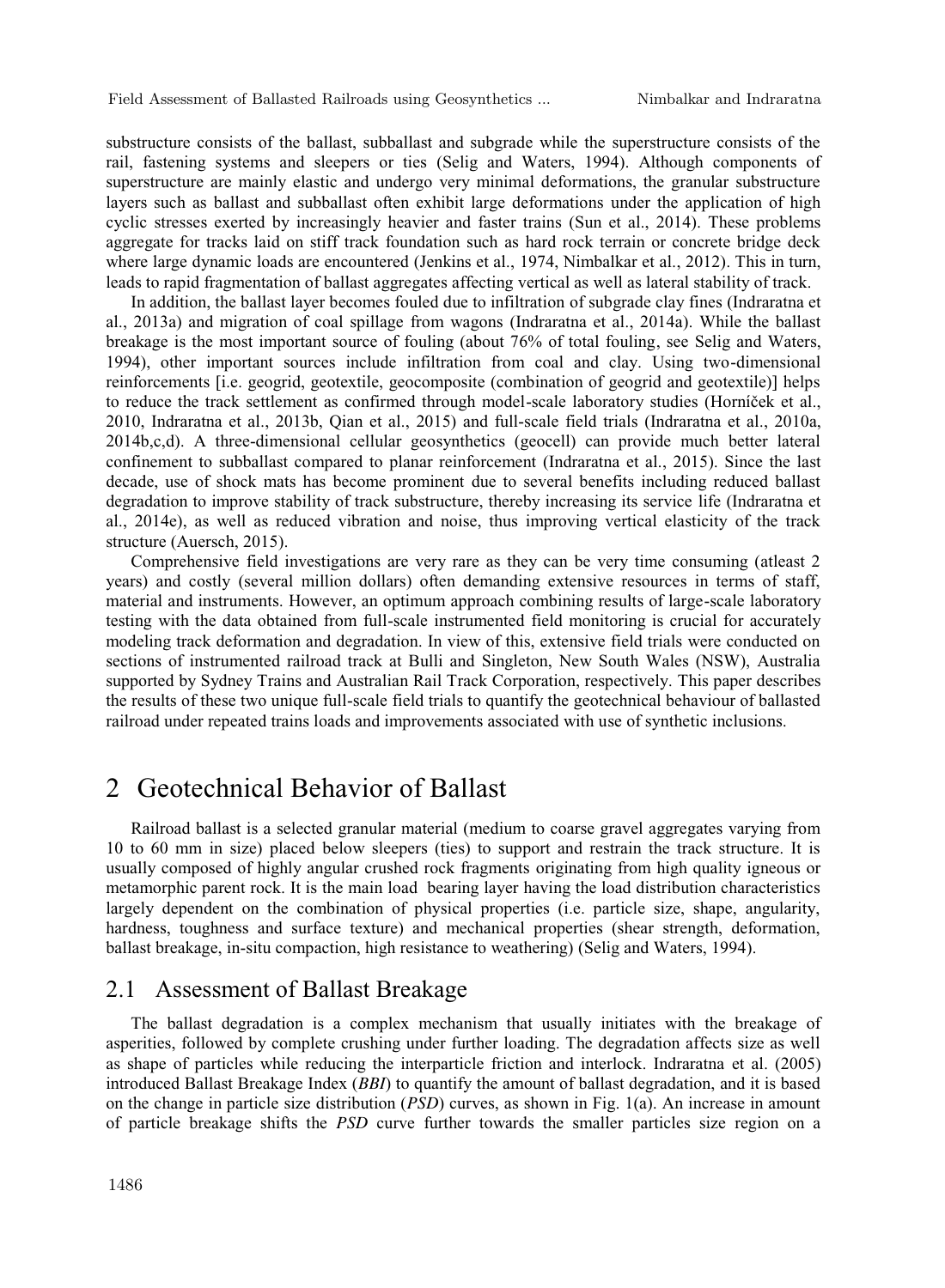Field Assessment of Ballasted Railroads using Geosynthetics ... Nimbalkar and Indraratna

conventional *PSD* plot. The value of *BBI* can be determined by using the simple non-dimensional ratio termed as *BBI* = *A*/(*A*+*B*). The parameter *A* is defined as the area between initial *PSD* and final *PSD*. *B* is the potential breakage which is defined as the area between the arbitrary boundary of maximum breakage and the final *PSD*.



**Figure 1:** Evaluation of (a) BBI (data sourced from Indraratna et al., 2005), (b) VCI (data sourced from Tennakoon et al., 2012).

### 2.2 Assessment of Ballast Fouling

Fouling material is defined as the material passing the 9.5 mm sieve (Selig and Waters, 1994). The fouling index (*FI*) is defined as the summation of  $P_{4.75}$  and  $P_{0.075}$ , where,  $P_{4.75}$  and  $P_{0.075}$  are percentages by mass of material passing the 4.75 mm and 0.075 mm sieve, respectively. A more appropriate volume based parameter defined as Void Contaminant Index (VCI) can be used as a reliable estimate of fouling. It incorporates effects of void ratio, specific gravity and gradation of fouling material and ballast and is defined as (Indraratna et al., 2014a, 2010b, Tennakoon et al., 2012). As shown in Fig. 1(b), VCI can capture the amount of fouling more accurately compared to other mass based indices, because later do not consider the correct volume of fouling in a real track environment.

## 3 Field Study on Instrumented Track at Bulli

The experimental track section was located between two turnouts in Bulli along South Coast Track owned and operated by Sydney Trains (formerly RailCorp), NSW. Train-induced stresses, vertical and lateral track deformations were monitored by the Centre for Geomechanics and Railway Engineering (CGRE) during this study.

#### 3.1 Track Construction

The subgrade consisted of a stiff overconsolidated silty clay with shale cobbles and gravels, and the bedrock was highly weathered sandstone (Indraratna et al., 2010a). The total length of the instrumented track section was 60 m. It was divided into four sections, each 15 m in length. The schematic presentation of sections is provided by Indraratna and Nimbalkar (2015). The thicknesses of the ballast and subballast layer were 300 mm and 150 mm, respectively. Fresh and recycled ballast without geocomposite were used at Sections 1 and 4, while the other two sections were built by placing a geocomposite layer at the ballast-subballast interface. The geocomposite layers consisted of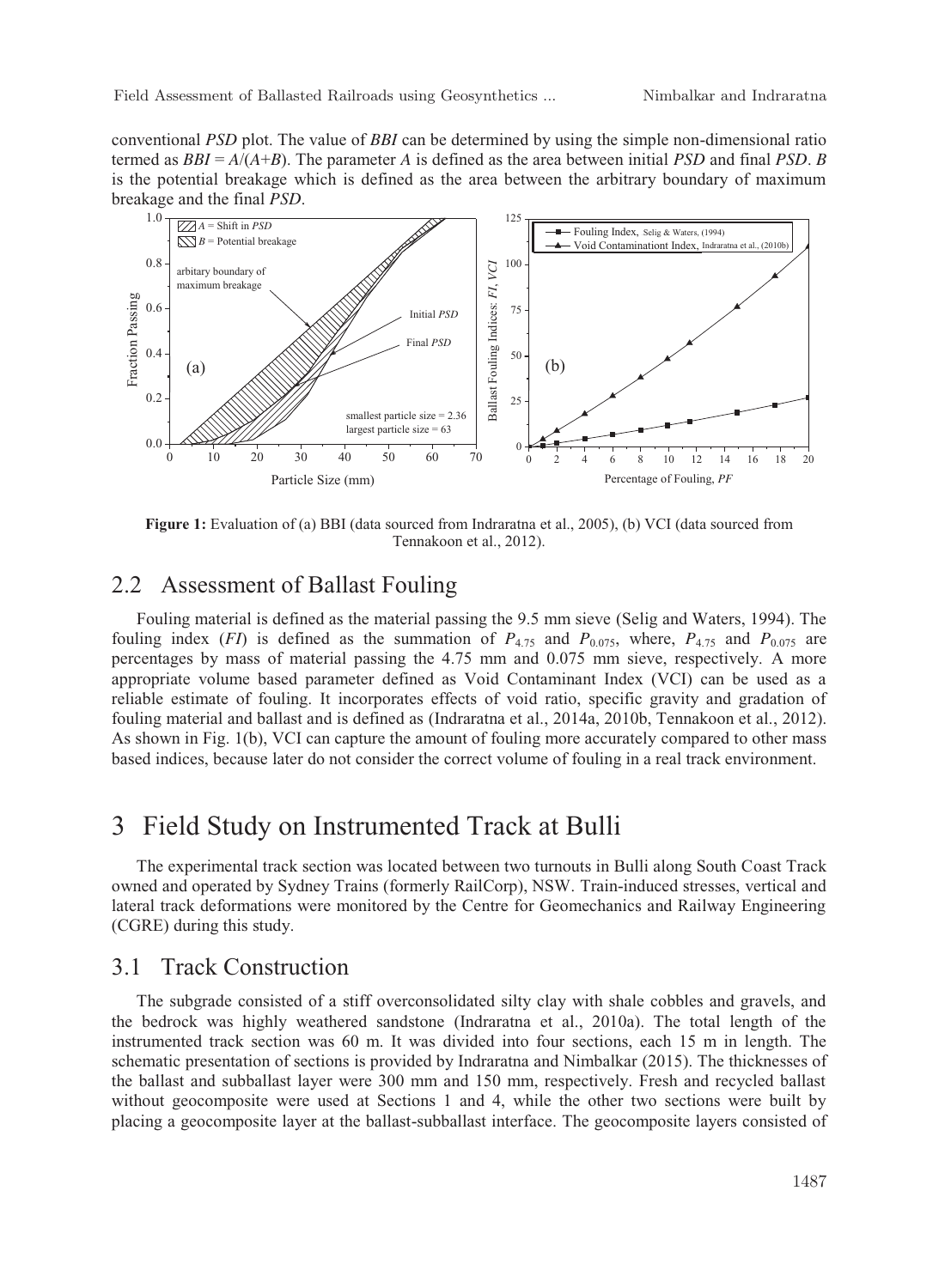biaxial geogrids (aperture size = 40  $\times$  27 mm, peak tensile strength = 30 kN/m) placed over the nonwoven polypropylene geotextile (mass per unit area =  $140 \text{ g/m}^2$ , thickness =  $2 \text{ mm}$ ) layers. Further detailed information on technical specifications of various materials used during construction is reported elsewhere (Indraratna et al., 2010a). Vertical and lateral deformations of railroad were measured by settlement pegs and electronic displacement transducers, respectively. Although, the use of displacement transducers to measure vertical displacements is quite established practice, they were used to record lateral displacements in this field study. The settlement pegs and displacement transducers were installed at the sleeper-ballast and ballast-subballast interfaces, respectively. Pressure cells were also installed at these interfaces to record stresses in track substructure. More details on instrumentation schemes are presented elsewhere (Indraratna et al., 2010a, Indraratna and Nimbalkar, 2015).

#### 3.2 Track Measurements

In the field, vertical and horizontal deformations were measured against time. A relationship between the annual rail traffic in million gross tons (*MGT*) and axle load (*At*) was therefore needed to determine the number of load cycles (*N*) (Selig and Waters, 1994). This relation is expressed as  $N_t$  =  $10^6/(A_t \times N_c)$ , where  $N_t$ ,  $A_t$  and  $N_c$  are number of load cycles per MGT, axle load in tons and number of axles per load cycle. Using this relation, for traffic tonnage of 60 MGT per year and four axles per load cycle, an axle load of 25 tons gives 600,000 load cycles per MGT. A simple survey technique was adopted to record the change in the reduced level of tip of settlement peg. Pressure cells and lateral displacement transducers were connected to the computer controlled data acquisition system. The data logger could operate at a maximum frequency of 40 Hz.

#### 3.3 Ballast Deformations

The deformation of ballast was determined by subtracting the settlement of the ballast-capping interface from that at the sleeper-ballast interface. Figure 2 shows the variation of average deformations for both fresh and recycled ballast against the number of load cycles (*N*). The results indicate that both fresh and recycled ballast showed increased deformations as number of load cycles increased. Compared to fresh ballast, the recycled ballast exhibited less vertical and lateral deformations. This could be attributed to its moderately graded PSD ( $C_u = 1.8$ ) compared to the very uniform PSD  $(C_u = 1.5)$  of fresh ballast. Aggregates of recycled ballast underwent less breakage because they were less angular. This in turn prevented corner breakage resulting from high contact stresses. The results also indicate that geocomposite reinforcement reduced vertical  $(S_v)$  and lateral  $(S_i)$ deformation of fresh ballast by 33 % and 49 % respectively (Figs. 2a, 2b). It also reduced vertical (*Sv*) and lateral (*S<sub>i</sub>*) deformation of recycled ballast by 9 % and 11 % respectively (Figs. 2a, 2b). Lateral deformation is one of the most important indices and the geocomposite reinforcement was able to curtail it effectively, resulting into much improved lateral stability.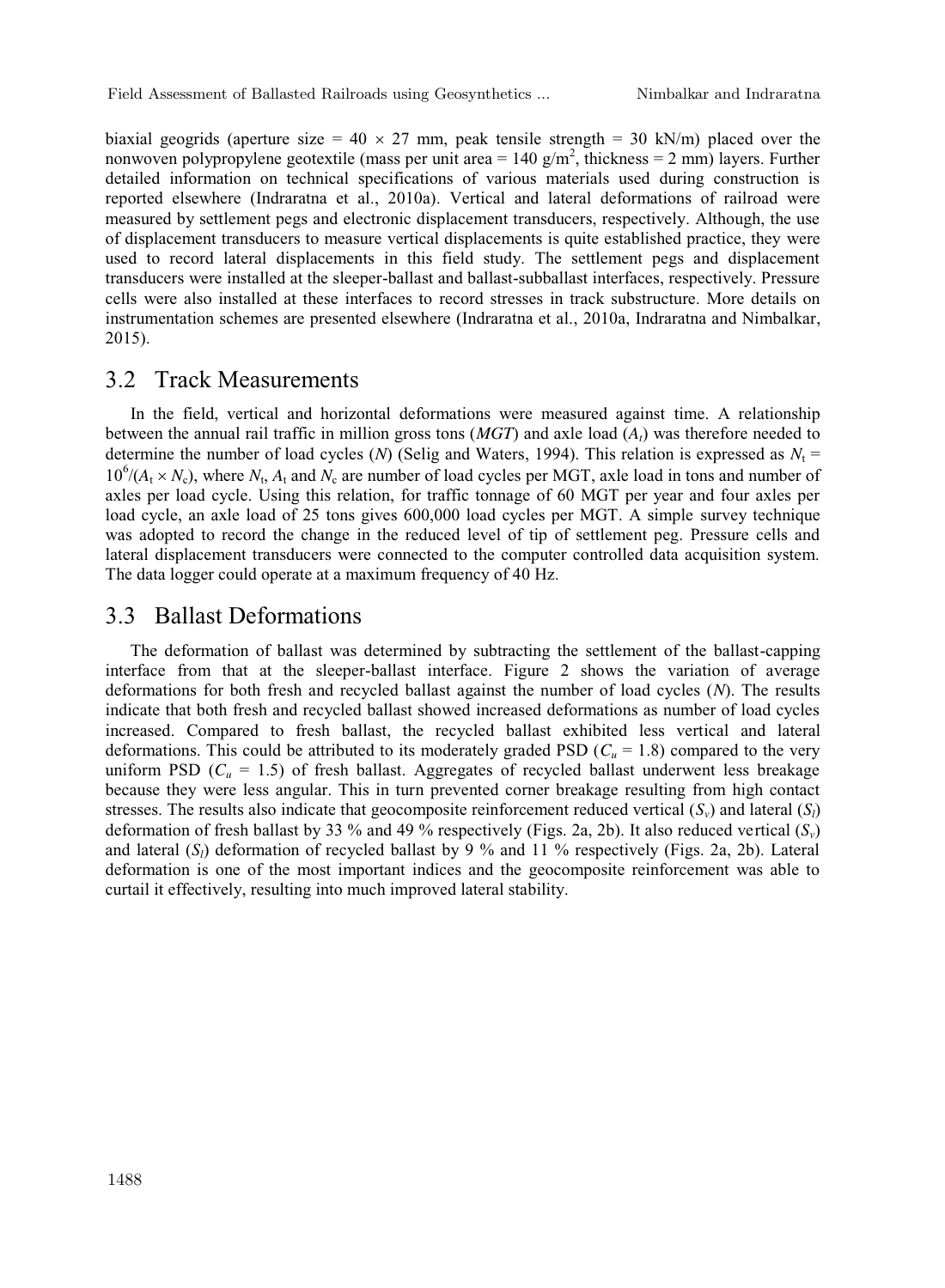

**Figure 2:** Average deformations of the ballast layer: (a) vertical  $(S_v)$ ; (b) lateral  $(S_l)$  (data sourced from Indraratna et al., 2010a) et al., 2010a).

#### 3.4 Traffic Induced Stresses

Figure 3(a) shows the peak cyclic vertical ( $\sigma_{\nu}$ ) and lateral ( $\sigma_{\bar{\nu}}$ ) stresses recorded at Section 1 (i.e. fresh ballast without geocomposite) due to the passage of a coal train with an axle load of 25 tons. The stresses were measured under the rail. The peak cyclic vertical stress ( $\sigma$ <sub>*v*</sub>) was reduced by 73 % and 82 % at the depth of 300 mm and 450 mm, respectively. It was also evident that  $\sigma_l$  decreased only marginally with depth, thus implying the need of artificial inclusions for additional restraints. Due to time constraints and funding limitations, pressure cells were not installed at multiple locations elsewhere, thus rendering difficulty in direct comparison across these Sections.



**Figure 3:** Cyclic stresses induced by coal train with wagons (100 tons): (a) variation of stresses with depth, (b) additional stress due to wheel flat (data sourced from Indraratna et al., 2010a).

While most of the peak cyclic vertical stresses ( $\sigma_v$ ) were up to 230 kPa, one value of  $\sigma_v$ , which was later found to be associated with a wheel flat, reached 415 kPa. This proved that much larger stresses are exerted by wheel imperfections. The resulting particle breakage could be mitigated by shock mat as discussed in Singleton study.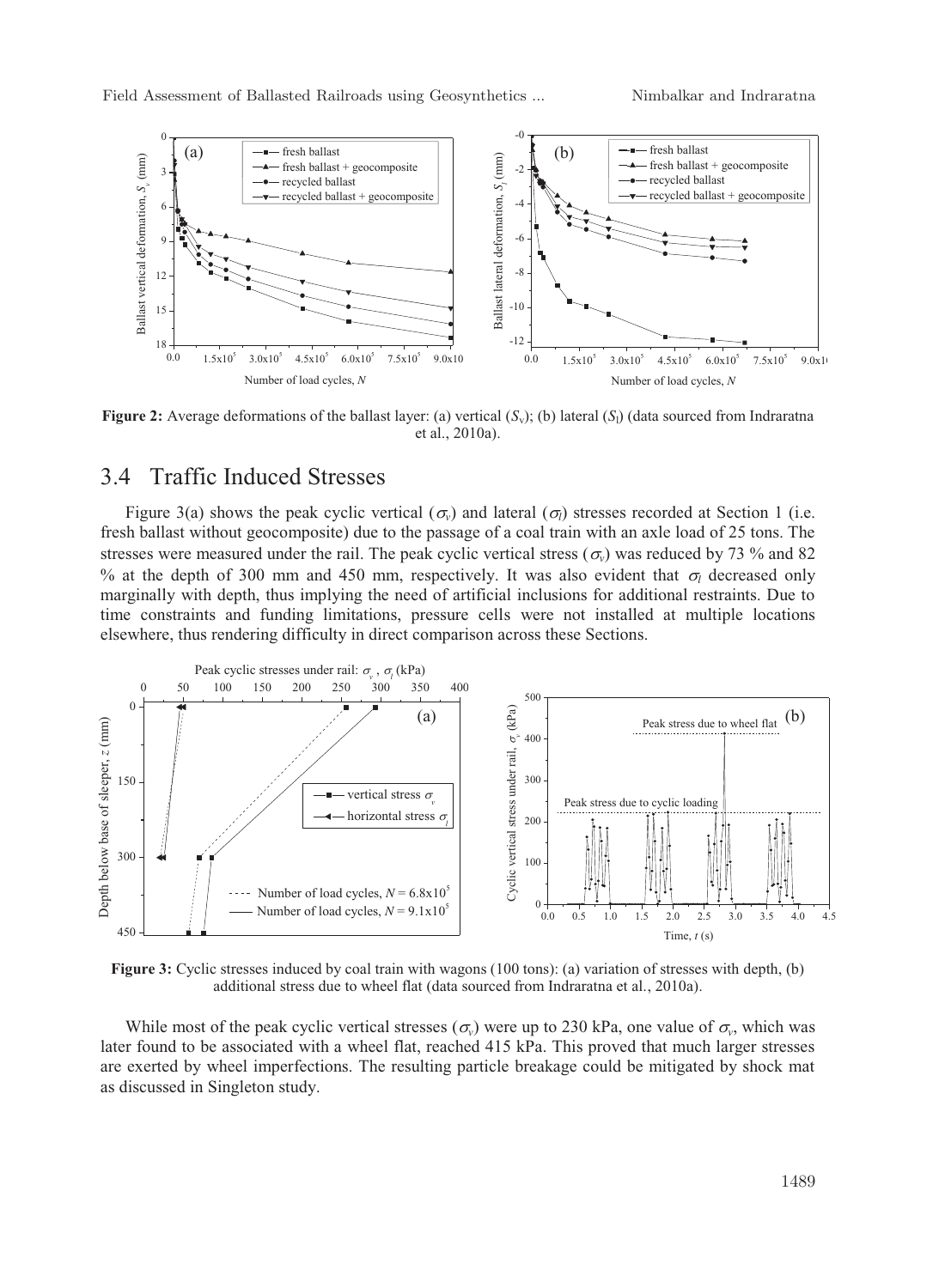## 4 Field Study on Instrumented Track at Singleton

To investigate an 'in-situ' performance of different types of geosynthetics and shock mat to improve overall track stability, an extensive field study was undertaken on instrumented track sections near Singleton, NSW. This track owned and operated by Australian Rail Track Corporation (ARTC) was in-land about 80 km away from the south coast.

#### 4.1 Track Construction

A part of track was located on a massive sedimentary outcrop of medium- to high-strength siltstone rock, while another part was founded on a flood plain (Nimbalkar and Indraratna, 2016). The flood plain consisted of a layer of an alluvial deposit of silty clay 7-10 m thick, underlain by heterogeneous layers of medium-dense sand and silty clay that was 7-9 m thick. Medium-strength siltstone was found beneath the layer of silty clay. A reinforced concrete bridge supported by a piled foundation was also part of this track. In summary, three types of subgrades were encountered including the relatively soft alluvial silty clay deposit, the intermediate cut siltstone, and the reinforced concrete bridge deck. Eight experimental sections were constructed on these three types of subgrades. The track substructure consisted of 300 mm thick ballast underlain by 150 mm thick layer of subballast. A structural-fill layer with a minimum of 500 mm thickness was placed above the subgrade. Three biaxial geogrids and one geocomposite (biaxial geogrid + nonwoven geotextile) were installed at below the ballast layer. A layer of geogrid 1 (aperture size  $= 44 \times 44$  mm, peak tensile strength = 36 kN/m), geogrid 2 (aperture size =  $65 \times 65$  mm, peak tensile strength = 30 kN/m) and geogrid 3 (aperture size =  $40 \times 40$  mm, peak tensile strength =  $30$  kN/m) were installed at Sections 1, 2 and 3, respectively. A geocomposite layer consisting of biaxial geogrid (aperture size =  $31 \times 31$  mm, peak tensile strength = 40 kN/m) and nonwoven polypropylene geotextile (mass per unit area =  $150$ )  $g/m^2$ , thickness = 2.9 mm) was installed at Section 4 while geogrid 3 was also installed at Section 5. No geosynthetic layer was installed at Section A and C for comparison purpose. Section B consisted of the reinforced concrete bridge where a layer of shock mat was placed above the concrete deck. More detailed information on properties of geosynthetics and shock mats employed in this study is given elsewhere (Nimbalkar and Indraratna, 2016). Settlement pegs were installed to measure ballast deformations in a similar way discussed previously. In addition, transient deformations of the ballast layer were measured by linear variable displacement transducers (LVDTs) mounted on a custom made frame. More details on instrumentation schemes and layout of Sections are presented by Indraratna and Nimbalkar (2015).

#### 4.2 Track Measurements

As discussed in Section 3.2, ballast deformations were plotted against number of load cycles, in lieu of the time scale adopted in the field. All the data were obtained from the aforementioned instruments at a frequency of 2 kHz.

#### 4.3 Permanent Deformations of Ballast

The vertical deformation  $(S_v)$  of the ballast is plotted against number of load cycles  $(N)$  in Fig. 4(a) and 4(b) for soft embankment and hard rock, respectively. These results indicated that the relationship between  $S_v$  and *N* was non-linear for all Sections. The rate of increase of  $S_v$  diminished as the number of load cycles increased.  $S_v$  of the reinforced sections were 10-32% smaller than those without reinforcement. This pattern was similar to that observed in the laboratory (Indraratna et al., 2012, Indraratna and Nimbalkar, 2013), and it could be attributed mainly to particle-grid interlock. The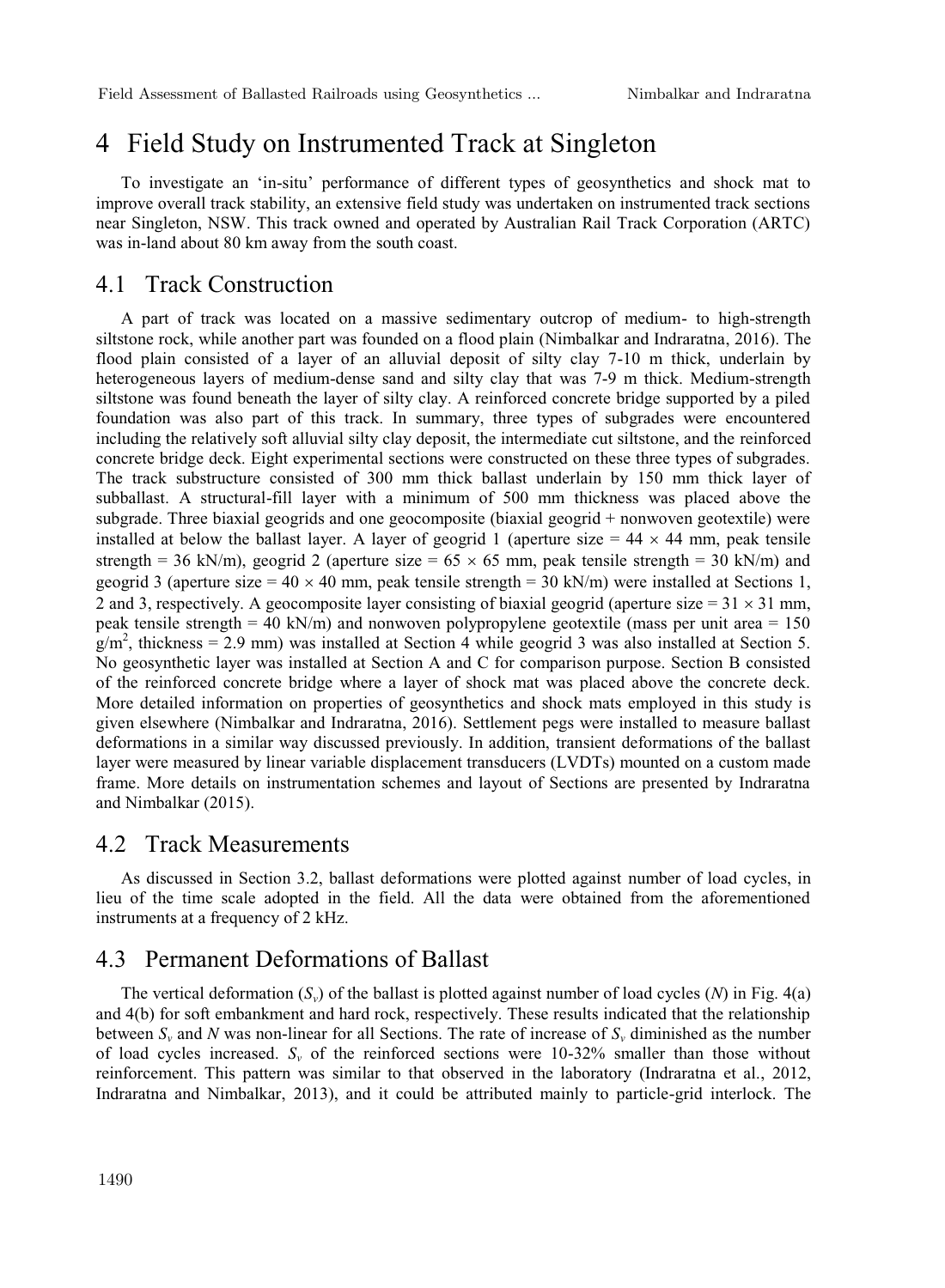results also indicated that *Sv* were larger when the subgrade becomes weaker. It was apparent that the geogrid reinforcement was much effective to reduce deformations of track located on softer subgrades.

#### 4.4 Transient Deformations of Ballast

It was observed that the passage of train with an axle load of 30 tons travelling at 40 km/h resulted in a vertical deformation  $(S_{\nu})$  between 1.5 to 3 mm, resulting in an average vertical strain  $(\varepsilon_{\nu})$  of 0.5 -1 %. The transient lateral deformations of ballast  $(S<sub>tl</sub>)$  measured on the shoulder were all expansive and between 0.5 to 0.3 mm. This resulted in an average lateral strain  $(\varepsilon_i)$  of 0.05 to 0.02 %. The lateral strains were larger near the crest and smaller near the toe of ballast. The average transient strains of track sections with reinforcement (i.e. Sections 1-4, 5) were about 15 % smaller than those without reinforcement (i.e. Section A, C). The vertical stresses  $(\sigma_v)$  due to the passage of trains with an axle load of 30 tons travelling at about 40 km/h were about 280 kPa at Section B (mat-deck interface) and between 30 to 40 kPa at Sections 1, 6, A, and C (ballast-subballast interface). Vertical stresses at the sleeper-ballast interface of the latter were between 170 to 190 kPa. Thus the traffic-induced stresses were larger for a stiff subgrade.



**Figure 4:** Vertical deformation of ballast for (a) soft embankment; (b) hard rock (data sourced from Indraratna et al., 2014d)

### 4.5 Ballast Fouling and Breakage

 Ballast samples were recovered from beneath the sleeper as this location was considered to be most appropriate (Indraratna et al., 2010, Indraratna and Nimbalkar, 2013). Visual inspection of the samples revealed the presence of crushed rock fragments which most likely resulted from particle breakage. The value of *VCI* was less than 4-6 % indicating very minimal fouling level prevalent at the time when these measurements were obtained. Particle breakage was quantified in terms of *BBI* and its values are given in Table 1. As expected, *BBI* was highest at the top, while undergoing significant reduction with depth. Largest values of *BBI* obtained at hard rock verified that particle breakage was influenced by the type of subgrade.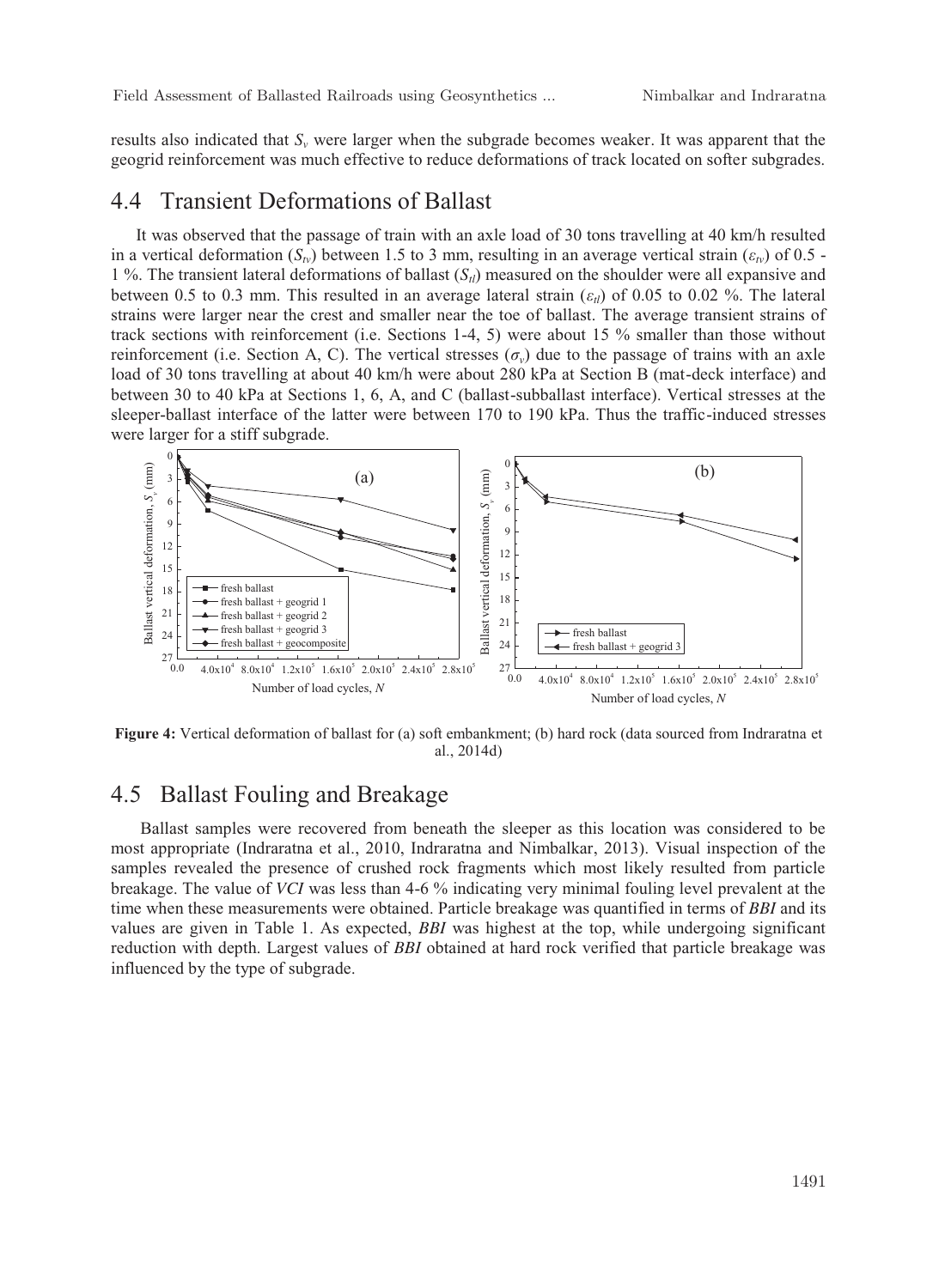Field Assessment of Ballasted Railroads using Geosynthetics ... Nimbalkar and Indraratna

| Sr.<br>No. |                                  | Ballast breakage index (BBI) for |              |              |
|------------|----------------------------------|----------------------------------|--------------|--------------|
|            | subgrade                         | Top layer                        | Middle layer | Bottom layer |
|            | alluvial silty clay (Section A)  | 0.17                             | 0.08         | 0.06         |
|            | concrete bridge deck (Section B) | 0.06                             | 0.03         | 0.02         |
|            | Siltstone (Section C)            | 0.21                             | 0.11         | 0.09         |

**Table 1:** Assessment of ballast breakage (data sourced from Indraratna et al., (2014b)

The ballast breakage index (*BBI*) for Section *B* was the least. This is because, larger confinement from the barriers of concrete bridge most likely resulted in a significantly smaller value of *BBI* (Indraratna et al., 2014d, 2016, Sun et al., 2015). These results also suggest the effectiveness of shock mats in reducing particle degradation when placed above a concrete deck.

## 5 Conclusions

This paper discussed the results of a comprehensive field monitoring program undertaken at Bulli and Singleton in NSW, Australia, to study the ability of various geosynthetics and shock mats to reduce track deformations. In these studies, different types of geosynthetics (geogrid, geotextile and geocomposite) and shock mats were installed beneath the ballast layer constructed on varying subgrade conditions. The findings from the Bulli Study verified that the discarded ballast aggregates could be reused in track construction. The placement of geocomposite in track was able to reduce the lateral deformation of fresh ballast by about 49 % and recycled ballast by 11 %. In the ballasted bed, the vertical stresses decreased significantly  $(Q73 \text{ %})$ , while lateral stresses showed a marginal reduction. The results of the Singleton Study showed that geogrids were more effective in curtailing deformation on soft subgrade. Shock mats were effective when placed above bridge. Transient deformations of the ballast layer also reduced by 15 % when a geosynthetic layer was used. The placement of shock mat also helped to mitigate degradation. Better understanding of such 'in-situ' track performance greatly assists in safe and reliable design of ballasted railroads.

## Nomenclature

- *At* is the axle load of train
- *BBI* is the ballast breakage index
- *eb* is void ratio of clean ballast
- *ef* is void ratio of fouling material
- $G<sub>sh</sub>$  is the specific gravity of the ballast
- $G_{s,f}$  is the specific gravity of the fouling material
- $M_h$  is the dry mass of the fresh ballast
- $M_f$  is the dry mass of the fouling material
- *PF* is the percentage of fouling
- *PSD* is the particle size distribution
- *MGT* is the million gross tons
- *N* is the number of load cycles
- $S_{t}$ ,  $S_{t}$  are transient vertical and lateral deformations of ballast, respectively
- $\varepsilon_{tv}$ ,  $\varepsilon_{tl}$  are average vertical and lateral strain of ballast, respectively
- *VCI* is the void contaminant index
- $V_T$  is the total volume of fouled ballast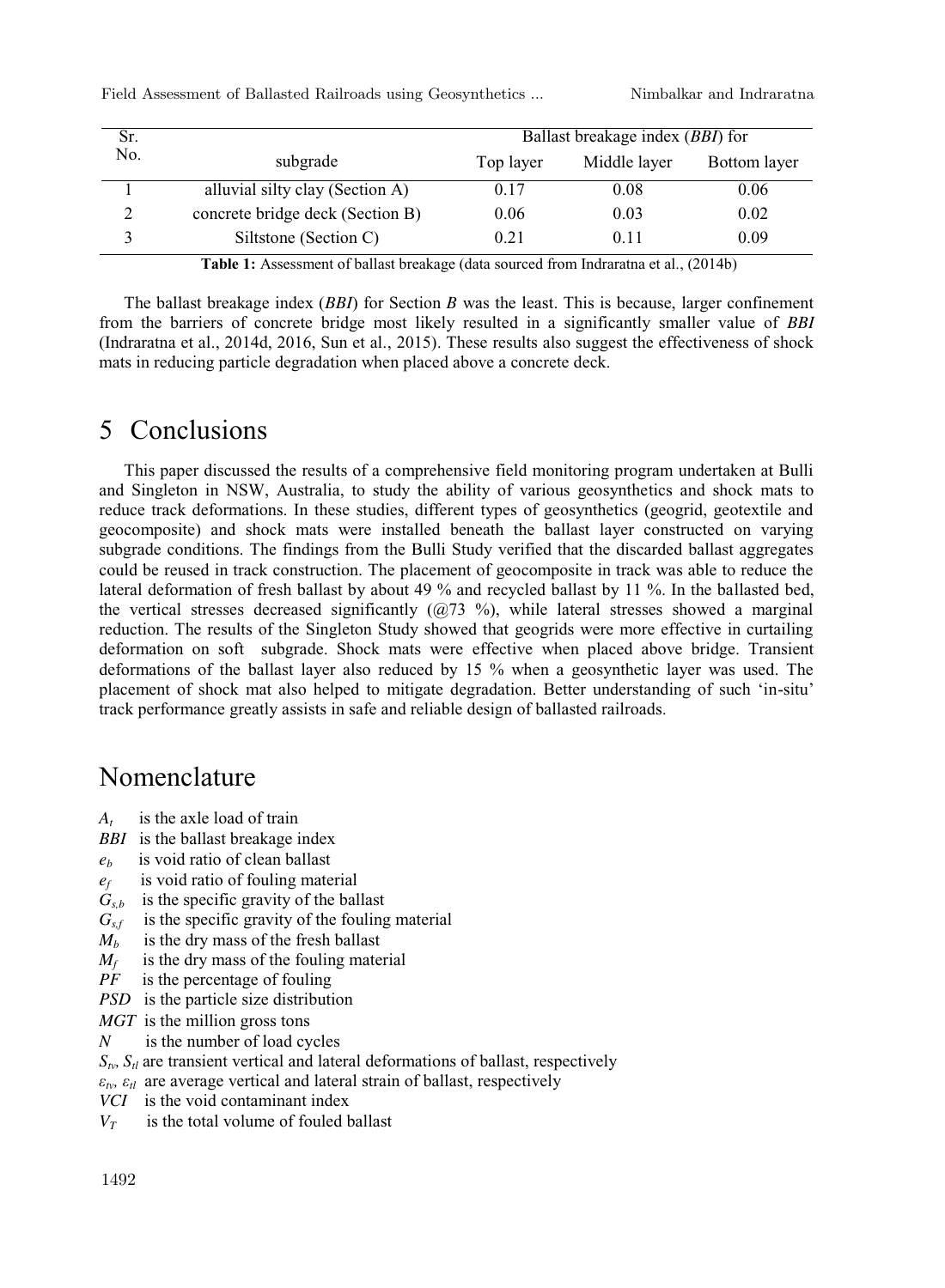Field Assessment of Ballasted Railroads using Geosynthetics ... Nimbalkar and Indraratna

- $V_{cf}$  is the volume of fouling material
- $\sigma$ *<sup>3</sup>* is the effective confining pressure
- $\sigma_{\nu}$ ,  $\sigma_{\nu}$  are peak cyclic vertical and lateral stresses, respectively

## Acknowledgements

The Authors wish to thank the Australian Research Council, CRC for Rail Innovation, RailCorp (now Sydney Trains), Australian Rail Track Corporation (NewCastle), and Aurizon Holdings Limited (previously QR National) for their continuous support. The authors would like to thank Mr Alan Grant (laboratory manager), Mr Cameron Neilson and Mr Ian Bridge (technical staff) at the University of Wollongong for their assistance. Much of the contents reported here are described in detail in a number of scholarly journals as cited in the text and listed below.

## References

- Auersch, L. (2015). Force and ground vibration reduction of railway tracks with elastic elements, *Journal of Vibration and Control* 21(11): 2246-2258.
- Horníček, L., Tyc, P. , Lidmila, M., Krejčiříková, H. and Jasanský, P. (2010). An investigation of the effect of under-ballast reinforcing geogrids in laboratory and operating conditions. *Proceedings of the Institution of Mechanical Engineers, Part F: Journal of Rail and Rapid Transit* 224(4): 269- 277.
- Indraratna, B. and Nimbalkar, S. (2013). Stress-strain degradation response of railway ballast stabilized with geosynthetics, *Journal of Geotechnical and Geoenvironmental Engineering* 139(5): 684-700.
- Indraratna, B. and Nimbalkar, S. (2015). *An Australian perspective on modernization of rail tracks using geosynthetics and shockmats* in book 'Ground Improvement: Case Histories and New Directions', Volume 2: Compaction, Grouting and Geosynthetics, Elsevier Scientific (UK). Edited by Indraratna, B. Chu, J. and Rujikiatkamjorn, C., 583-608.
- Indraratna, B., Biabani, M. and Nimbalkar, S. (2015). Behavior of Geocell-Reinforced Subballast Subjected to Cyclic Loading in Plane-Strain Condition, *Journal of Geotechnical and Geoenvironmental Engineering* 141: 1-16.
- Indraratna, B., Lackenby, J. and Christie, D. (2005). Effect of confining pressure on the degradation of ballast under cyclic loading, *Géotechnique* 55(4): 325-328.
- Indraratna, B., Navaratnarajah, S.K., Nimbalkar, S. and Rujikiatkamjorn, C. (2014e). Use of shock mats for enhanced stability of railroad track foundation, *Australian Geomechanics Journal* 49(4): 101-111.
- Indraratna, B., Nimbalkar, S. and Neville, T. (2014d). Performance assessment of reinforced ballasted rail track, *Ground Improvement* 167(1): 24-34.
- Indraratna, B., Nimbalkar, S. and Rujikiatkamjorn, C. (2012). Performance evaluation of shock mats and synthetic grids in the improvement of rail ballast", *Proc. Second International Conference on Transportation Geotechnics*, Sapporo, Japan, 47-62.
- Indraratna, B., Nimbalkar, S. and Rujikiatkamjorn, C. (2014b). Enhancement of rail track performance through utilisation of geosynthetic inclusions, *Geotechnical Engineering Journal of the SEAGS & AGSSEA* 45(1): 17-27.